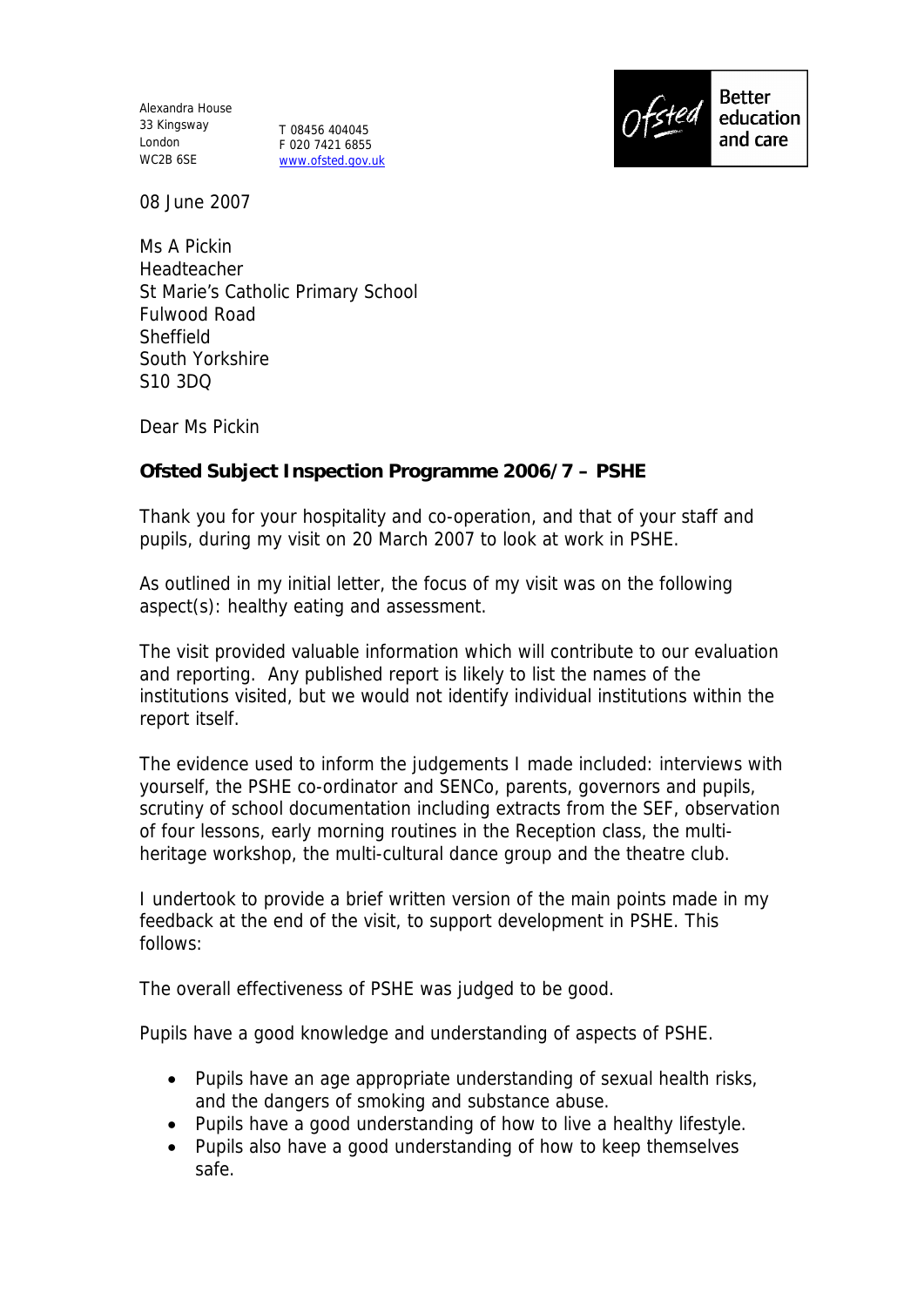The personal development and well being of pupils are good.

- Opportunities for pupils to participate in a wide range of activities are extensive. As exemplified by the theatre club, these activities are very well attended by pupils of all ages.
- Pupils enjoy the PSHE related activities. The younger pupils certainly throw themselves into their singing!
- Pupils enjoy the nutritious food served to them at lunch, as well as the healthy snacks. They value the opportunities for 'family dining'.
- The class and school councils have a real impact on the life and work of the school.

The quality of teaching and learning was good.

- Lessons are well planned and managed.
- Teachers take opportunities to develop pupils' social skills, and this underpins the school's Catholic ethos.
- Teachers address very well the social and emotional aspects of learning.

The quality of the PSHE curriculum is outstanding.

- Provision is comprehensive and is based on the needs of pupils.
- The curriculum explicitly sets out to support pupils' emotional well being, and does so well.
- Each year all pupils benefit from focussed work on 'growing up' as well as the ongoing emphasis on 'relationships'.
- The curriculum is greatly enhanced by workshops that very well develop pupils' awareness of cultures other than their own.

The care, support and guidance for all pupils are outstanding.

- Very good links are established within the local community.
- Pupils' transition to secondary education is well managed.
- Parents and carers are very well supported, and they benefit from many opportunities to be involved in their children's education.
- The school community is rightly proud of its improving environment, including the many developments outside.

Subject leadership and management are good.

- Governors are very active in promoting provision.
- Managers identify well opportunities to promote all aspects of PSHE
- Resources are well targeted.